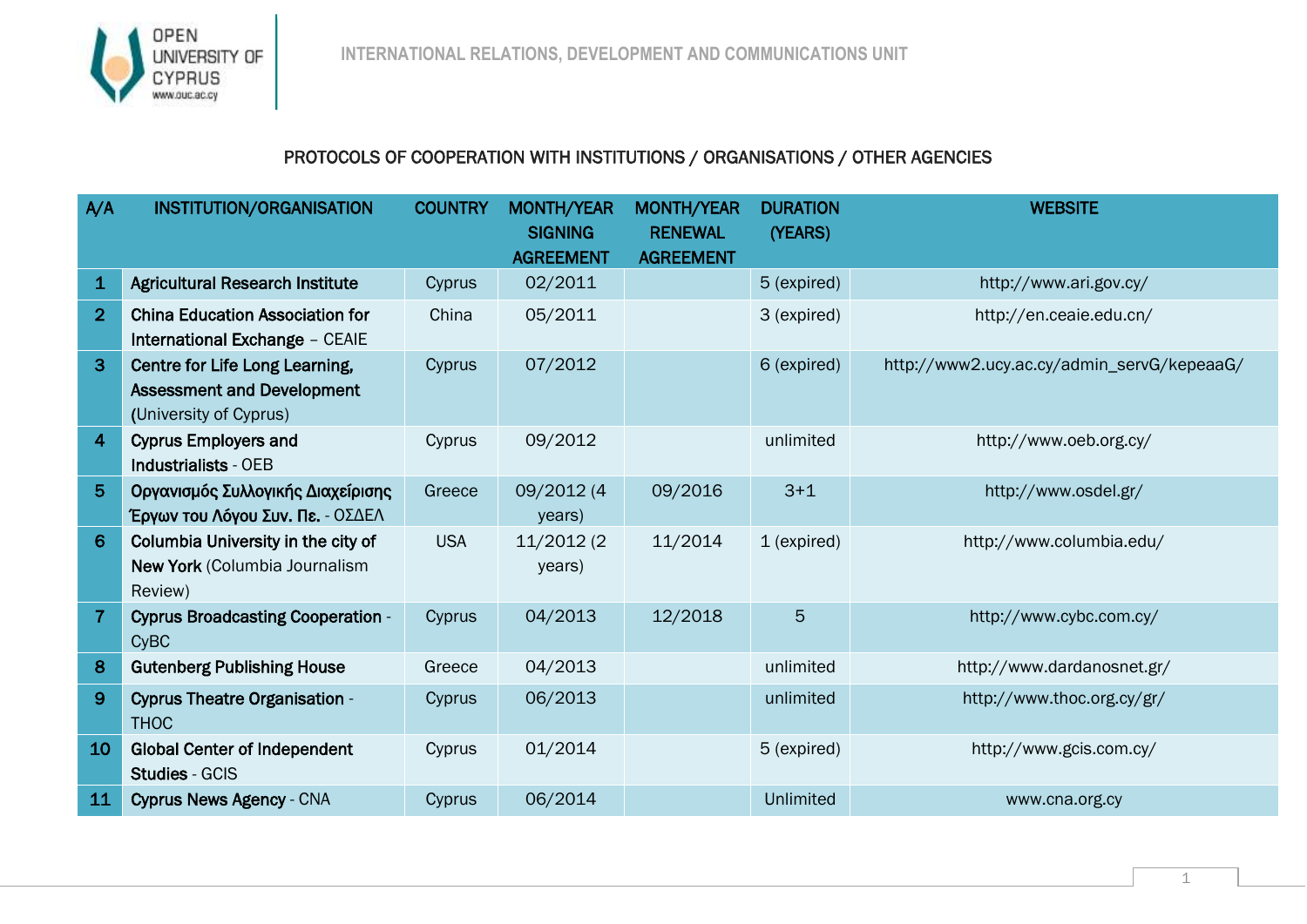

| A/A | <b>INSTITUTION/ORGANISATION</b>                                                           | <b>COUNTRY</b> | <b>MONTH/YEAR</b><br><b>SIGNING</b> | MONTH/YEAR<br><b>RENEWAL</b> | <b>DURATION</b><br>(YEARS) | <b>WEBSITE</b>                                                                              |
|-----|-------------------------------------------------------------------------------------------|----------------|-------------------------------------|------------------------------|----------------------------|---------------------------------------------------------------------------------------------|
|     |                                                                                           |                | <b>AGREEMENT</b>                    | <b>AGREEMENT</b>             |                            |                                                                                             |
| 12  | <b>Cyprus Telecommunications</b><br><b>Agency - Cyta</b>                                  | Cyprus         | 11/2014                             |                              | 5                          | https://www.cyta.com.cy/about/en                                                            |
| 13  | <b>Cyprus Academy of Pubic</b><br><b>Administration - CAPA</b>                            | Cyprus         | 05/2014                             |                              | Unlimited                  | https://www.mof.gov.cy/mof/capa/cyacademy.nsf/in<br>dex_en/index_en?OpenDocument            |
| 14  | <b>Cyprus Organisation for</b><br>Standardisation                                         | Cyprus         | 11/2014                             |                              | Unlimited                  | http://www.cys.org.cy/default.asp?id=175                                                    |
| 15  | <b>Cyprus Anti-drugs Council</b>                                                          | Cyprus         | 05/2015                             |                              | 5                          | http://www.ask.org.cy/el/page/home                                                          |
| 16  | Ministry of Defence (Republic of<br>Cyprus)                                               | Cyprus         | 05/2015                             |                              | Unlimited                  | www.mod.gov.cy                                                                              |
| 17  | <b>Commissioner for Humanitarian</b><br><b>Affairs and Overseas Cypriots</b>              | Cyprus         | 02/2016                             | 12/2018 &<br>07/2019         | $\mathbf{3}$               | www.cyprus.gov.cy                                                                           |
| 18  | Department of Environment,<br>Ministry of Agriculture, Rural<br>Development & Environment | Cyprus         | 10/2016                             |                              | Unlimited                  | http://www.moa.gov.cy/moa/environment/environme<br>ntnew.nsf/index_en/index_en?OpenDocument |
| 19  | <b>Department of Primary Education,</b><br>Ministry of Education and Culture              | Cyprus         | 11/2016                             |                              | <b>Unlimited</b>           | http://www.moec.gov.cy/dde/en/index.html                                                    |
| 20  | House of Cyprus in Athens and<br><b>EPOK</b>                                              | Greece         | 01/2017                             |                              | $\overline{2}$             | www.spititiskyprou.gr & http://www.epok.gr/                                                 |
| 21  | <b>Cyprus Police</b>                                                                      | Cyprus         | 04/2017                             |                              | <b>Unlimited</b>           | www.police.gov.cy                                                                           |
| 22  | <b>Holy Archdiocese of Kenya</b><br>(Orthodox Church of Kenya)                            | Kenya          | 07/2017                             | 05/2021                      | $\overline{4}$             | https://orthodox-church-kenya.org/                                                          |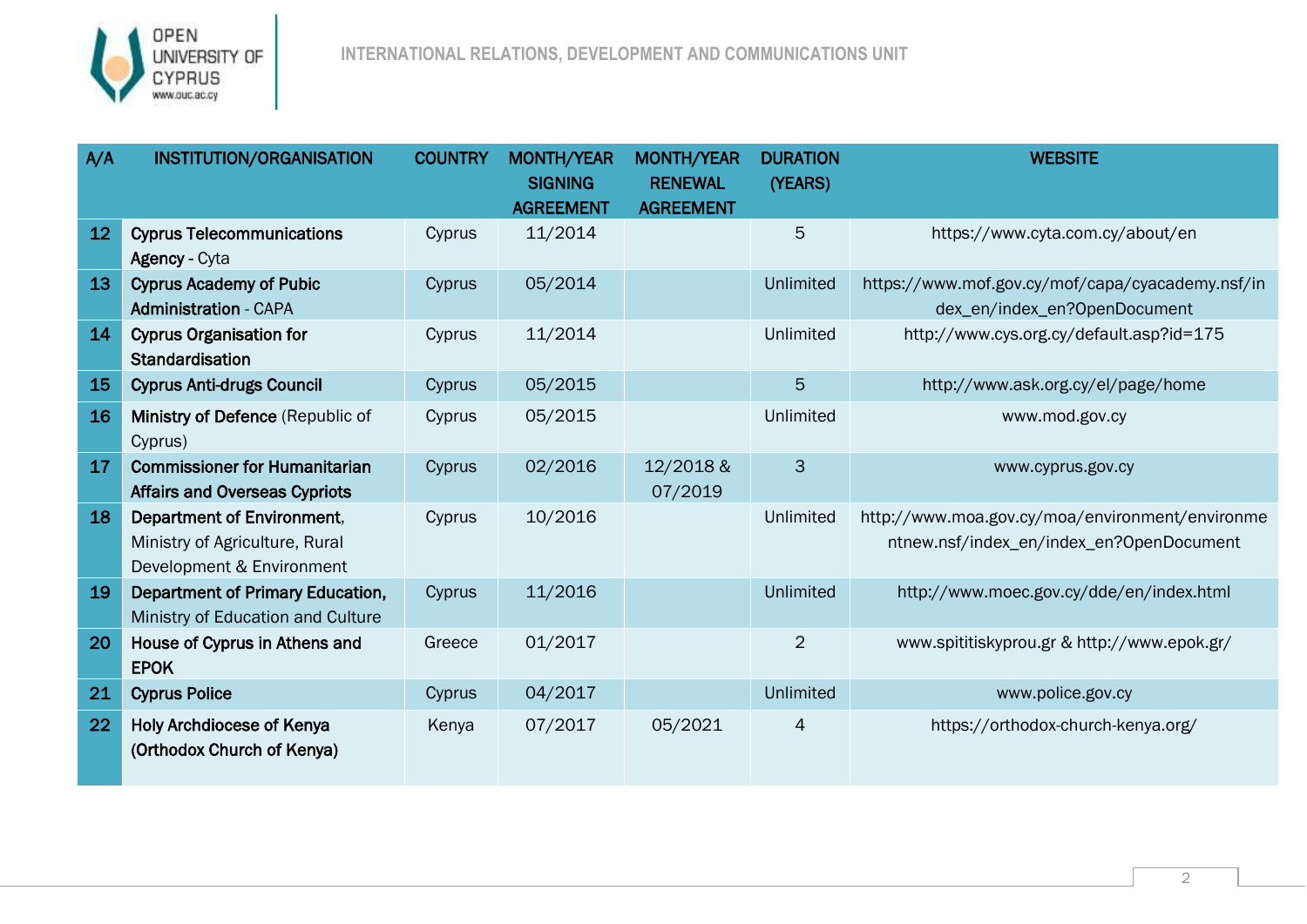

| A/A | <b>INSTITUTION/ORGANISATION</b>                                                                                             | <b>COUNTRY</b> | MONTH/YEAR                         | <b>MONTH/YEAR</b>                  | <b>DURATION</b>  | <b>WEBSITE</b>                                                                      |
|-----|-----------------------------------------------------------------------------------------------------------------------------|----------------|------------------------------------|------------------------------------|------------------|-------------------------------------------------------------------------------------|
|     |                                                                                                                             |                | <b>SIGNING</b><br><b>AGREEMENT</b> | <b>RENEWAL</b><br><b>AGREEMENT</b> | (YEARS)          |                                                                                     |
| 23  | <b>Public Administration and</b><br>Personnel Department (Ministry of<br>Finance)                                           | Cyprus         | 09/2017                            |                                    | $10+10$          | http://mof.gov.cy/en/departments/public-<br>administration-and-personnel-department |
| 24  | <b>Environment Commissioner's</b><br><b>Office</b> (Republic of Cyprus)                                                     | Cyprus         | 06/2018                            |                                    | Unlimited        | www.ec.gov.cy                                                                       |
| 25  | <b>Municipality of Aglantzia</b>                                                                                            | Cyprus         | 01/2019                            |                                    | <b>Unlimited</b> | https://aglantzia.org.cy/                                                           |
| 26  | <b>Municipality of Paphos</b>                                                                                               | Cyprus         | 01/2019                            |                                    | Unlimited        | http://www.pafos.org.cy/el/page/home                                                |
| 27  | <b>Terra Cypria</b>                                                                                                         | Cyprus         | 06/2019                            |                                    | <b>Unlimited</b> | https://terracypria.org/                                                            |
| 28  | <b>EURAXESS Service Network</b>                                                                                             | Cyprus         | 11/2019                            |                                    | Unlimited        | https://euraxess.ec.europa.eu/                                                      |
| 29  | <b>Municipality of Yeri</b>                                                                                                 | Cyprus         | 03/2020                            |                                    | Unlimited        | https://www.yeri.org.cy/el/                                                         |
| 30  | <b>Municipality of Larnaka</b>                                                                                              | Cyprus         | 05/2020                            |                                    | Unlimited        | http://www.larnaka.org.cy/el/page/home#redirect                                     |
| 31  | <b>Cyprus Geological Survey</b><br><b>Department</b> (Ministry of<br>Agriculture, Rural Development<br>and the Environment) | Cyprus         | 06/2020                            |                                    | 5                | http://www.moa.gov.cy/moa/gsd/gsd.nsf/dmlindex_g<br>r/dmlindex_gr?OpenDocument      |
| 32  | <b>Municipality of Latsia</b>                                                                                               | Cyprus         | 06/2020                            |                                    | Unlimited        | https://www.latsia.eu/                                                              |
| 33  | <b>Pancyprian Public Employees</b><br><b>Trade Union</b>                                                                    | Cyprus         | 06/2020                            |                                    | <b>Unlimited</b> | http://www.pasydy.org/                                                              |
| 34  | <b>Applied Philosophy Research</b><br>Laboratory, National and<br><b>Kapodistrian University of Athens</b>                  | Greece         | 07/2020                            |                                    | 5                | http://en.philosophylab.philosophy.uoa.gr/                                          |